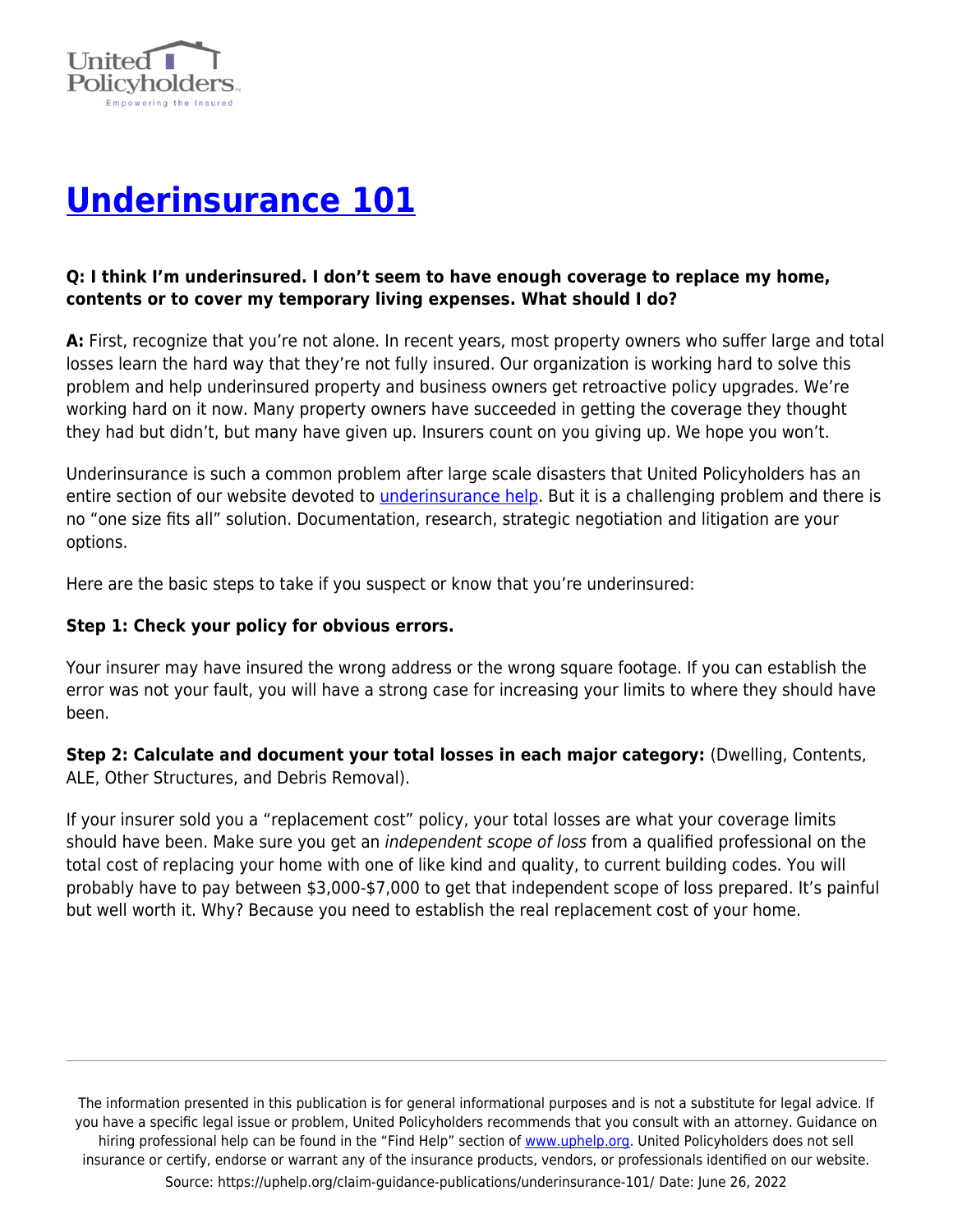

Then get at least two reputable, local builders to price out the job at what they'd actually charge you if you were going to replace your destroyed home exactly as it was. That is the replacement cost amount your insurer/agent should have covered you for. Your independent scope and price estimates should look professional and be in a very detailed format that can be compared side by side with an Xactimate or other type of standard construction cost estimate

#### **Step 3: Remember and reconstruct as best you can the history of how your limit were set.**

- How often did you speak with your agent/insurer or did you buy your policy online?
- What kind of coverage did you ask for/did he or she say you should have?
- What, if any, specific conversations do you remember?
- How did your insurer/agent explain your coverage (including ads, mailers, orally and in writing)?

– Did you fully cooperate with all requests for information and requests for inspection from your agent/insurance company?

– Did you ever refuse a recommended increase in coverage? – Did you notify your insurer of major improvements or remodeling?

#### **Step 4: If possible, seek out and compare notes with other property owners who are or were underinsured by your same agent and/or insurance company.**

If others got your agent or insurance company to retroactively increase their limits, find out what evidence and arguments won the day for them.

#### **Step 5: Make a clear, written demand that your insurance company and/or agent or broker honor the promises that were made to put you back where you were before a loss. Go up the chain of command, and take all steps necessary to enforce that demand.**

Let your insurer know that you are underinsured through no fault of your own. Tell them the exact amounts by which you are underinsured. Provide them with the documentation outlined in Step Two, above. If your insurer responds by sending you a written questionnaire with questions that get at how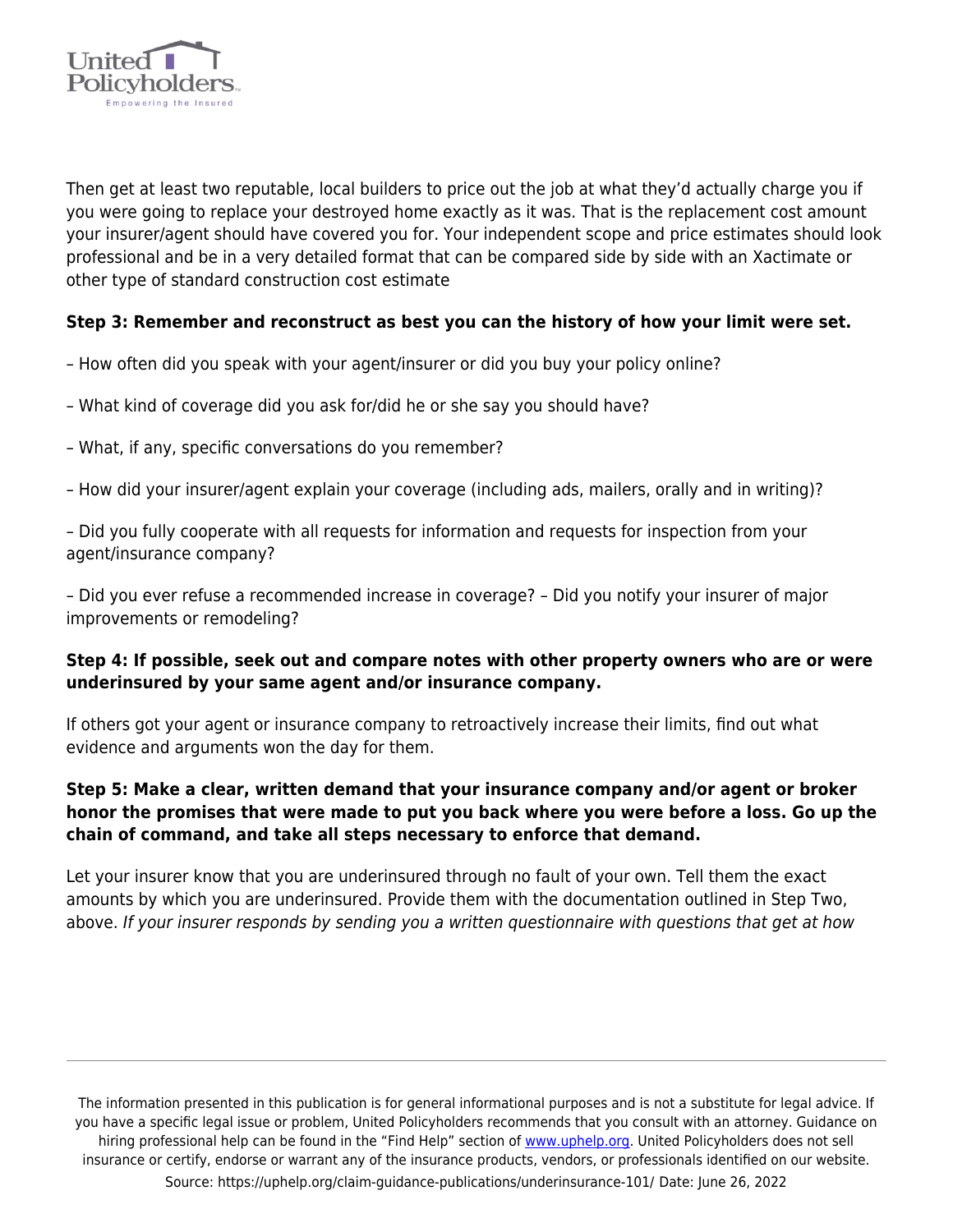

your limits were set, see Step 6.

**Step 6: Consult with an experienced policyholder attorney before allowing your insurer to interview you, take your recorded statement, examine you under oath or get you to answer a series of written questions about the history of your policy.This is particularly important if you are underinsured. Your own words can unintentionally harm your chances of getting paid in full. Visit the ["Find Help" s](https://uphelp.org/recovery/professional-help-directory/)ection of United Policyholders website as a starting point to find the right lawyer.**

Getting an insurer to pay more than their contract says they owe you is not easy. But although a contract is a legal written document, there are "invisible" terms that our laws add to them to make sure they're enforced fairly. Every insurance policy sold in the State of California and most other states, has an invisible clause that the insurance company must act in good faith and deal fairly with you. Insurance companies and their agents cannot deceive or mislead you, and they must live up to promises they made to you.

#### **Step 7: File a complaint with your state Department of Insurance. Keep your complaint simple and general. Don't go into specifics about your dealings with the agent/broker/insurance company. Identify your company and the approximate amount of the shortfall.**

Many journalists have written articles over the years about people learning after the fact that they're short on coverage; ["Underinsured Homeowner Problem Revisited on Anniversary of Calif. Wildfires"](http://www.insurancejournal.com/magazines/features/2004/11/08/49526.htm), Insurance Journal, November 8, 2004, Sylvia Beisiegel, ["After Fires, Homeowners Feel an Insurance](http://query.nytimes.com/gst/fullpage.html?res=9D0DEEDB1131F930A25752C1A9619C8B63) [Pinch](http://query.nytimes.com/gst/fullpage.html?res=9D0DEEDB1131F930A25752C1A9619C8B63)", New York Times, November 13, 2007, Solomon Moore.

FAQ's :

#### **Q: How can United Policyholders help me?**

**A:** We can help you get educated, use self-help, and find professional help.

United Policyholders' publishes information and historical information on our efforts to solve the underinsurance "plague". We also publish articles written by lawyers who have experience representing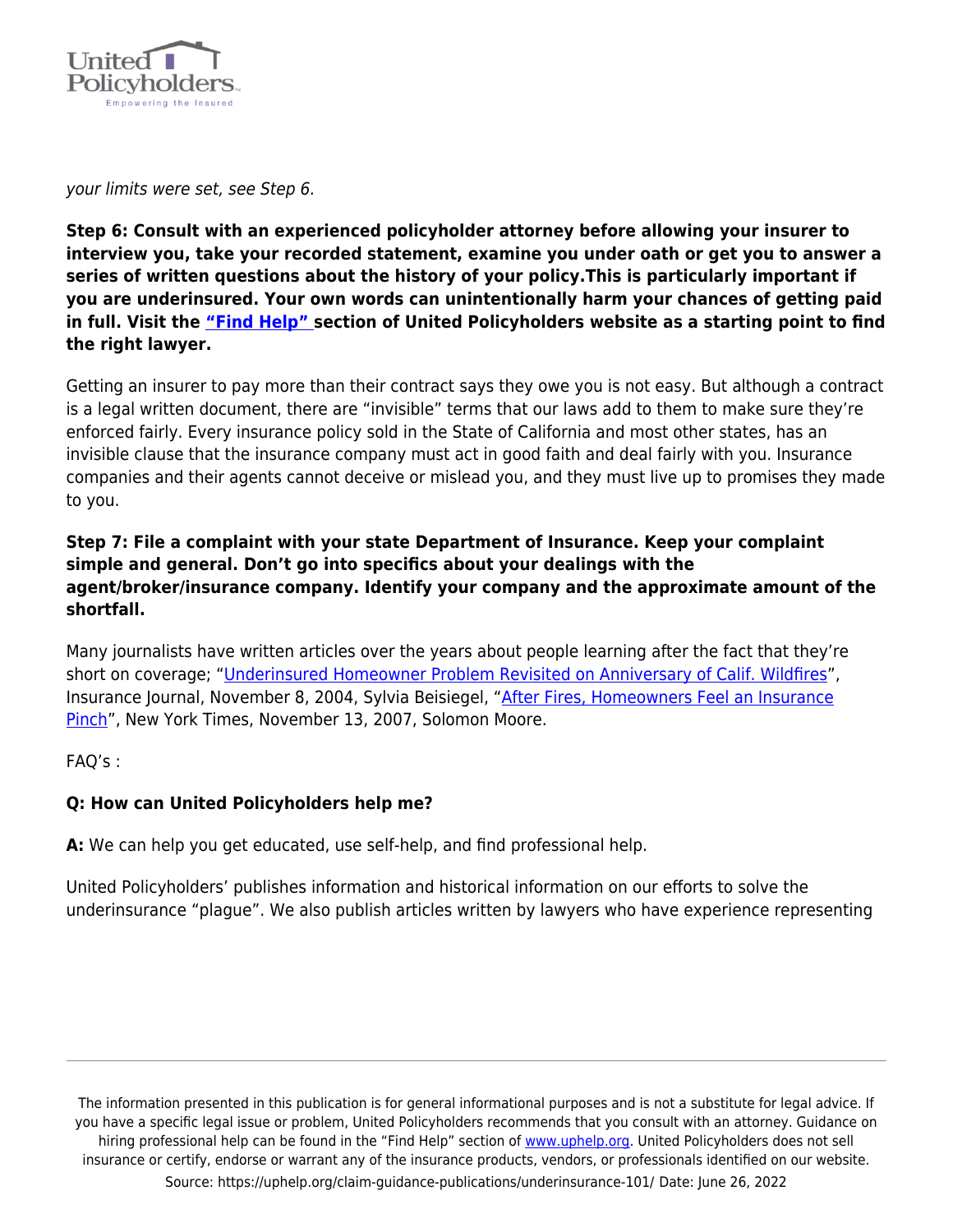

underinsured policyholders. You can read them free of charge at our website. See, for example, "[Liability](https://uphelp.org/wp-content/uploads/2020/10/underinsurance_article.pdf) [of Agent and Brokers for Underinsuring Residential Properties"](https://uphelp.org/wp-content/uploads/2020/10/underinsurance_article.pdf). This article will give you a basic understanding of the law on this topic.

Q: What approaches have convinced insurers to step up and increase underinsured people's limits in the past?

**A:** Property owners and their lawyers have used a variety of approaches to get insurance companies and agents to pay above policy limits. There is no "one way" or path that works for everyone. Each insurer has a different approach to handling underinsurance claims.

Q: How can I take "all steps necessary" to enforce my insurance company's promise to put me back where I was before the loss?

**A:** Get educated by reading the articles at the UP website under "[Underinsurance Help."](https://uphelp.org/underinsurance-help-were-you-lulled-into-a-false-sense-of-security-or-did-you-intentionally-underinsure-your-biggest-asset/) Consult experienced professionals with the goal of getting a realistic assessment of your chances of convincing your insurer to pay more than your stated policy limits. If you gave your insurance company/agent all the information they asked for prior to the loss, and if you followed their recommendations on keeping your policy limits current, you are "innocently underinsured" and others in your position have succeeded in getting paid above their stated limits. But never without a fight.

If you refused to follow recommendations from your agent or insurer to increase your limits, or if you have made major improvements to your home without notifying your agent or insurer, it is unlikely your insurer will agree to pay above the amounts stated in your policy contract.

Your effort must be organized and strategic. You'll need to convince your insurance company that it is their fault, not your fault, that you are underinsured, and that if you sue them you have a reasonably good chance of winning.

Q: How can I try and get my company to pay above my stated limits?

## **A:**

– Network with others insured with your same company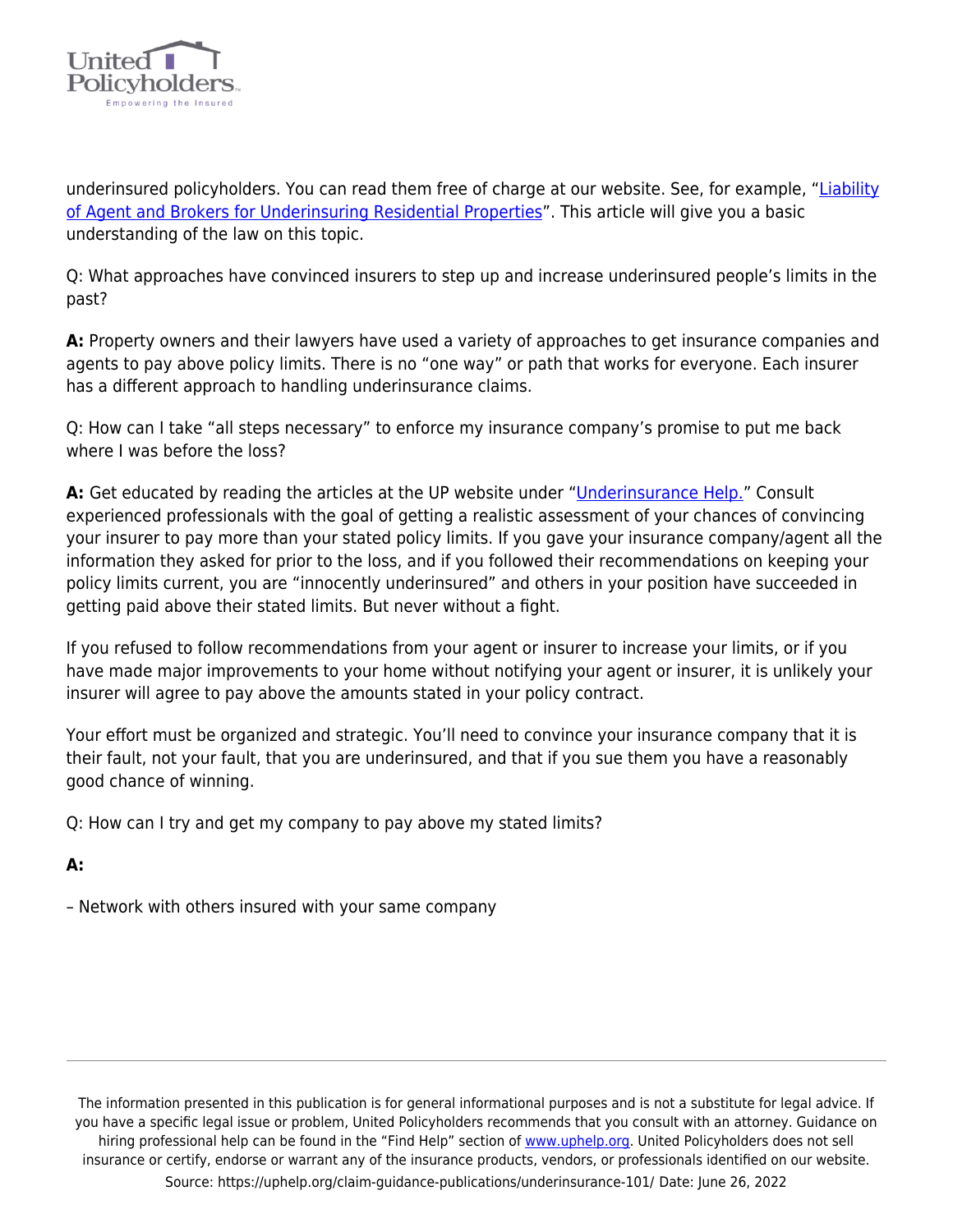

- Read the articles on underinsurance at United Policyholders' website
- Consult with qualified professional help
- Pursue all avenues to get the insurance company to cooperate informally
- Use our civil justice system it's a cornerstone of our democratic system

#### **Q: But won't my insurance company stop talking to me after I hire a lawyer?**

**A:** Your insurance company has a continuing legal duty to process your claim – even after you hire a lawyer and even after you sue them. But yes, they will be reluctant to speak with you directly if you've hired counsel. If your lawyer agrees, he or she can notify your insurer that they're permitted to continue talking with you directly. If you have only consulted with an attorney but you have not hired one, you have no obligation to tell your insurance company about the consultation.

Q: But a lawsuit will take years, won't it?

**A:** Most lawsuits settle through informal negotiations or "mediation". Those that go to trial do take years. But your lawyer's doing the work, not you. And consulting with or hiring a lawyer doesn't mean you'll end up in a lawsuit.

Insurance policies are contracts written by insurance company lawyers. Doesn't it make sense to get legal advice for yourself before taking the insurance company's word that you're not covered? Your goal is to be effective in claim settlement negotiations. Legal arguments can really strengthen your negotiating position. You can consult with a lawyer to discuss the situation and develop a strategy, and then use his or her advice and arguments to convince your insurance company to change its position without getting involved in a lawsuit.

Mediation and informal settlement negotiations can be the fastest and cheapest way to resolve insurance claim disputes. Having your own lawyer involved means the scales won't be so tipped in the insurance company's favor. Just make sure the lawyer you hire is qualified and skilled. The right lawyer can make your life a whole life easier and the wrong one will have the opposite effect.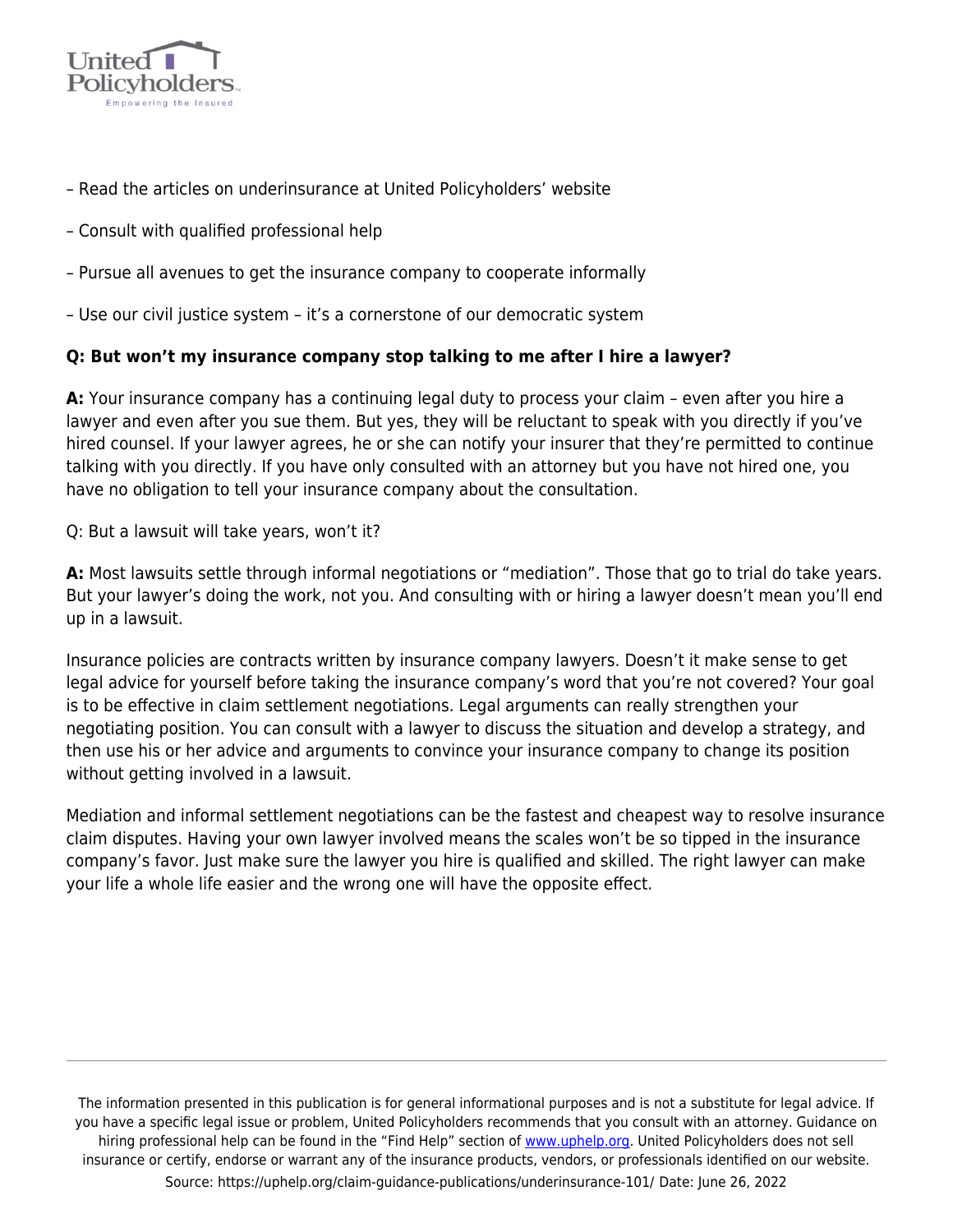

Q: I don't want to get involved in a lawsuit. Isn't there something else I can do?

# **A: YES.**

Use your insurance **CLAIM DIARY** to create a record of everything that's happened between you and the insurance company. Write short and to the point letters to your adjuster that outline issues that need to be resolved and problems that are delaying settlement of your claim. Always put a reasonable deadline in the letter that tells the insurance company when you expect a reply. (i.e., "Please respond no later than fourteen business days from the date on this letter).

Write letters to your adjusters' supervisors, their supervisors, and even the President or CEO of the insurance company. Follow up with phone calls. Take the time to read the wording of the specific exclusions or limitations that the insurance company is relying on. Make sure to read the whole policy and whatever brochures or sales materials you can get your hands on. You may find words that show they promised or owe more benefits than they're offering.

If you were impacted by a disaster that also impacted your neighbors, share information, problems and solutions. Follow UP's claim tips by keeping a claim diary, staying organized, writing to higher-ups in the company, and getting help from your state Insurance Commissioner's office. Don't take "no" for an answer until you've run out of options and that won't be for a long, long time.

## **Although you may feel discouraged and in no mood for fighting, it doesn't make economic sense to take "no" for an answer from your insurance company for damage you honestly feel should be covered.**

Following any major disaster, your fellow Americans, elected officials and the media are paying attention to how insurance companies treat survivors. That pressure will help you get a fair shake. Don't give up if it's still very early in the process – or you may under-settle your claim.

Q: Are there "good" and "bad" insurance companies?

**A: Some insurance companies have the reputation of being fairer and more prompt in handling claims than others,** but it's hard to predict what's going to happen in this unprecedented situation. Working together with neighbors, following UP's claim tips and staying organized by using a